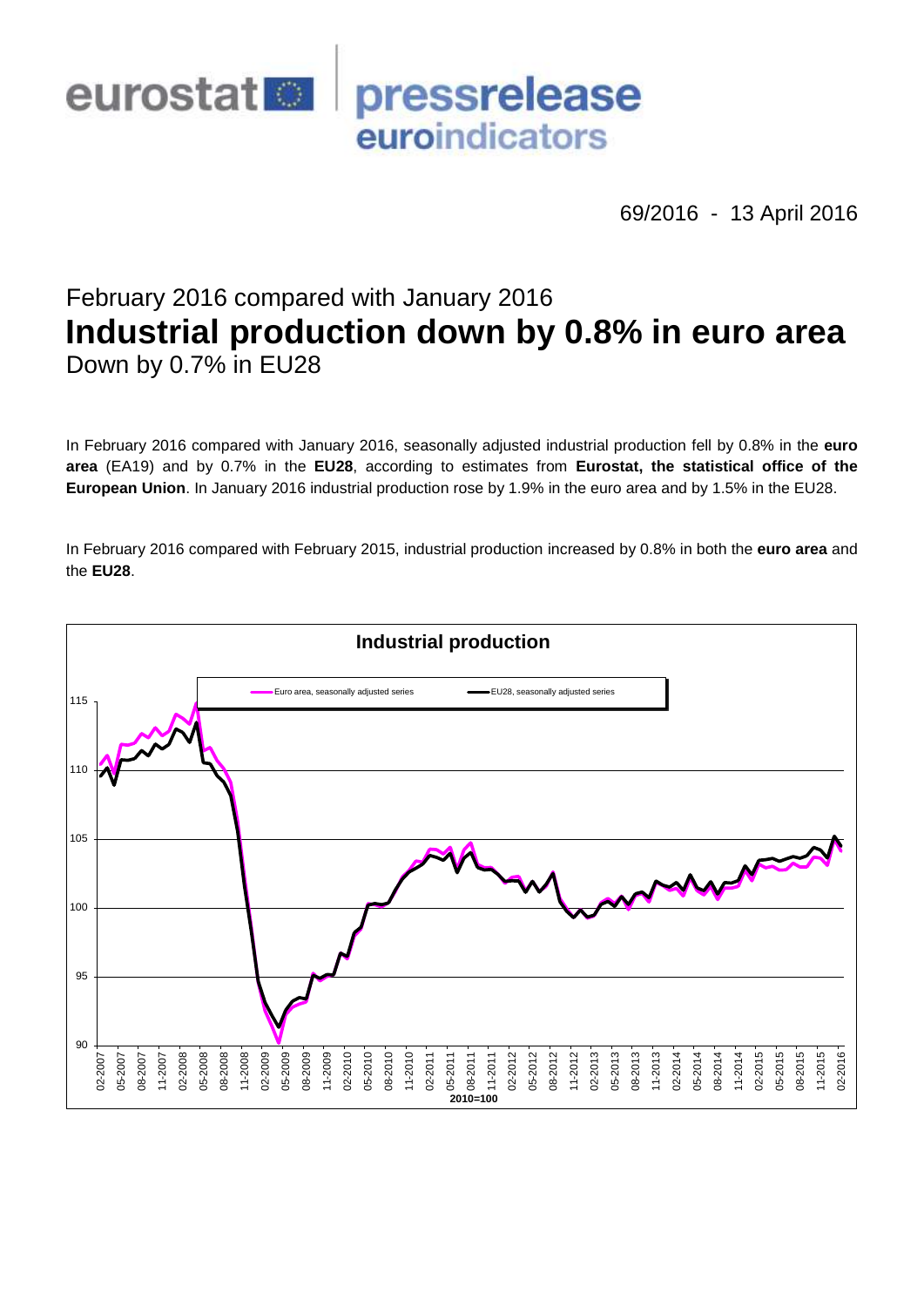## **Monthly comparison by main industrial grouping and by Member State**

The decrease of 0.8% in industrial production in the **euro area** in February 2016, compared with January 2016, is due to production of non-durable consumer goods falling by 1.8%, energy by 1.2%, durable consumer goods by 0.4% and capital goods by 0.3%, while production of intermediate goods remained stable.

In the **EU28**, the decrease of 0.7% is due to production of non-durable consumer goods falling by 1.4%, energy by 1.2%, capital goods by 0.5% and durable consumer goods by 0.1%, while production of intermediate goods rose by 0.1%.

Among Member States for which data are available, the largest decreases in industrial production were registered in **Ireland** (-10.5%), **Greece** (-4.4%) and **Croatia** (-1.6%), and the highest increases in **Lithuania** (+2.5%), **Slovakia** (+2.4%) and **Malta** (+1.8%).

### **Annual comparison by main industrial grouping and by Member State**

The increase of 0.8% in industrial production in the **euro area** in February 2016, compared with February 2015, is due to production of capital goods rising by 3.0%, intermediate goods by 1.9%, durable consumer goods by 0.8% and non-durable consumer goods by 0.7%, while production of energy fell by 5.2%.

In the **EU28**, the increase of 0.8% is due to production of capital goods rising by 2.7%, both intermediate goods and durable consumer goods by 1.6% and non-durable consumer goods by 0.5%, while production of energy fell by 3.6%.

Among Member States for which data are available, the highest increases in industrial production were registered in **Slovakia** (+7.4%), **Slovenia** (+6.5%) and **Lithuania** (+6.3%) and the largest decreases in **Malta** (-4.6%), **Greece** (-3.0%) and the **Netherlands** (-2.8%).

#### Geographical information

The **euro area** (EA19) includes Belgium, Germany, Estonia, Ireland, Greece, Spain, France, Italy, Cyprus, Latvia, Lithuania, Luxembourg, Malta, the Netherlands, Austria, Portugal, Slovenia, Slovakia and Finland.

The **European Union** (EU28) includes Belgium, Bulgaria, the Czech Republic, Denmark, Germany, Estonia, Ireland, Greece, Spain, France, Croatia, Italy, Cyprus, Latvia, Lithuania, Luxembourg, Hungary, Malta, the Netherlands, Austria, Poland, Portugal, Romania, Slovenia, Slovakia, Finland, Sweden and the United Kingdom.

#### Methods and definitions

The **index of industrial production** measures the evolution of the volume of production for industry excluding construction, based on data adjusted for calendar and seasonal effects.

**Seasonally adjusted** euro area and EU series are calculated by aggregating the seasonally adjusted national data. Eurostat carries out the seasonal adjustment of the data for those countries that do not adjust their data for seasonal effects.

Total industry covers [NACE rev.2](http://ec.europa.eu/eurostat/ramon/nomenclatures/index.cfm?TargetUrl=LST_NOM_DTL&StrNom=NACE_REV2&StrLanguageCode=EN&IntPcKey=&StrLayoutCode=HIERARCHIC) sections B to D. Missing observations from Member States for recent months are estimated for the calculation of the euro area and the EU aggregates.

#### Revisions and timetable

Compared with data issued in the News Release [47/2016](http://ec.europa.eu/eurostat/documents/2995521/7207822/4-14032016-AP-EN.pdf/115cbb01-6d4d-4cdb-a366-530c0c34efd3) of 14 March 2016, the monthly percentage changes for January 2016 have been revised from +2.1% to +1.9% in the euro area and from +1.7% to +1.5% in the EU28. The annual percentage changes have been revised from +2.8% to +2.9% in the euro area and from +2.5% to +2.7% in the EU28.

#### For more information

Eurostat [database section](http://ec.europa.eu/eurostat/web/short-term-business-statistics/data/database) on short-term business statistics Eurostat [Statistics Explained article](http://ec.europa.eu/eurostat/statistics-explained/index.php/Industrial_production_(volume)_index_overview) on the industrial production index Th[e weights of the Member States](https://circabc.europa.eu/w/browse/5e6d1e48-056c-4c6a-8278-3ab138bcf575) in the EU and euro area aggregates (See file EU-28\_EA-19\_NEWS\_RELEASE\_WEIGHTINGS\_2010) Eurostat €-indicator[s release calendar](http://ec.europa.eu/eurostat/news/release-calendar)

#### Issued by: **Eurostat Press Office**

**Tim ALLEN Tel: +352-4301-33 444 [eurostat-pressoffice@ec.europa.eu](mailto:eurostat-pressoffice@ec.europa.eu)** For further information on data:

**Marko CIP Tel: +352-4301-34 858 [marko.cip@ec.europa.eu](mailto:marko.cip@ec.europa.eu)**





**Media requests**: Eurostat media support / Tel: +352-4301-33 408 / [eurostat-mediasupport@ec.europa.eu](mailto:eurostat-mediasupport@ec.europa.eu)

ec.europa.eu/eurostat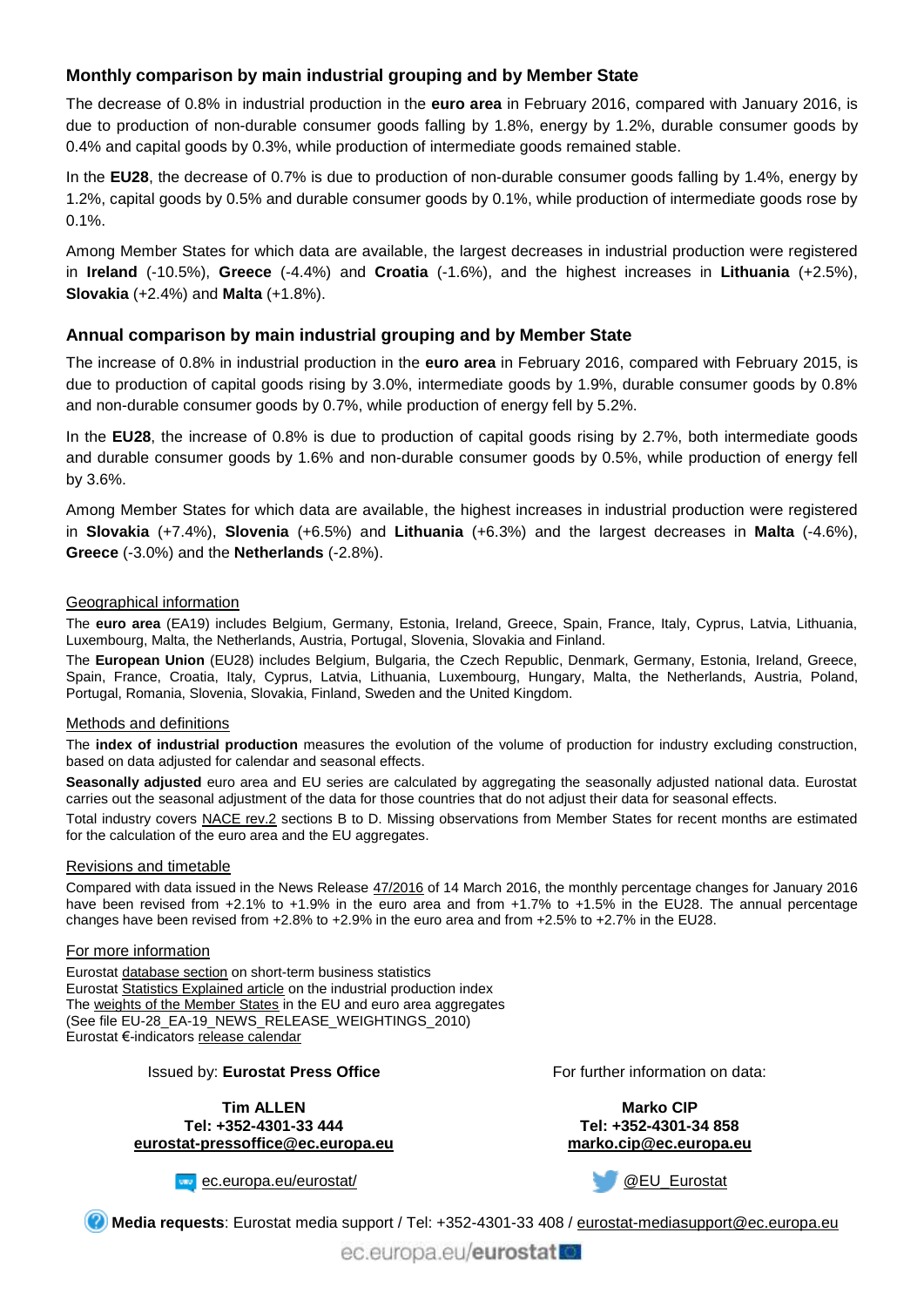## **Industrial production**

% change compared with previous month\*

|                            | Sep-15 | <b>Oct-15</b> | <b>Nov-15</b> | <b>Dec-15</b> | $Jan-16$ | Feb-16 |  |
|----------------------------|--------|---------------|---------------|---------------|----------|--------|--|
| <b>EA19</b>                |        |               |               |               |          |        |  |
| Total industry             | 0.0    | 0.7           | $-0.1$        | $-0.5$        | 1.9      | $-0.8$ |  |
| Intermediate goods         | 0.1    | 0.1           | 0.8           | $-0.2$        | 0.9      | 0.0    |  |
| Energy                     | 1.5    | 1.8           | $-1.8$        | $-3.3$        | 3.1      | $-1.2$ |  |
| Capital goods              | 0.2    | 1.1           | $-1.3$        | $-0.6$        | 2.9      | $-0.3$ |  |
| Durable consumer goods     | $-3.3$ | 2.4           | $-0.8$        | 0.1           | 0.2      | $-0.4$ |  |
| Non-durable consumer goods | $-1.1$ | 0.4           | 0.4           | 0.3           | 2.9      | $-1.8$ |  |
| <b>EU28</b>                |        |               |               |               |          |        |  |
| Total industry             | 0.2    | 0.6           | $-0.2$        | $-0.6$        | 1.5      | $-0.7$ |  |
| Intermediate goods         | 0.2    | 0.3           | 0.6           | $-0.4$        | 1.1      | 0.1    |  |
| Energy                     | 0.1    | 1.6           | $-2.0$        | $-3.3$        | 2.6      | $-1.2$ |  |
| Capital goods              | 0.6    | 0.7           | $-0.9$        | $-0.6$        | 2.4      | $-0.5$ |  |
| Durable consumer goods     | $-2.1$ | 1.5           | $-0.2$        | 0.5           | 0.2      | $-0.1$ |  |
| Non-durable consumer goods | $-0.7$ | 0.1           | 0.1           | 0.5           | 1.9      | $-1.4$ |  |

The source dataset is available [here.](http://appsso.eurostat.ec.europa.eu/nui/show.do?query=BOOKMARK_DS-069601_QID_-3D4B1659_UID_-3F171EB0&layout=TIME,C,X,0;GEO,L,Y,0;NACE_R2,L,Y,1;INDIC_BT,L,Z,0;S_ADJ,L,Z,1;UNIT,L,Z,2;INDICATORS,C,Z,3;&zSelection=DS-069601INDIC_BT,PROD;DS-069601UNIT,PCH_PRE;DS-069601INDICATORS,OBS_FLAG;DS-069601S_ADJ,SWDA;&rankName1=UNIT_1_2_-1_2&rankName2=INDIC-BT_1_2_-1_2&rankName3=INDICATORS_1_2_-1_2&rankName4=S-ADJ_1_2_-1_2&rankName5=TIME_1_0_0_0&rankName6=GEO_1_0_0_1&rankName7=NACE-R2_1_0_1_1&sortR=ASC_-1_FIRST&sortC=ASC_-1_FIRST&rStp=&cStp=&rDCh=&cDCh=&rDM=true&cDM=true&footnes=false&empty=false&wai=false&time_mode=ROLLING&time_most_recent=true&lang=EN&cfo=%23%23%23%2C%23%23%23.%23%23%23)

| <b>Total industry</b> | <b>Sep-15</b> | <b>Oct-15</b> | <b>Nov-15</b> | <b>Dec-15</b> | <b>Jan-16</b> | Feb-16  |
|-----------------------|---------------|---------------|---------------|---------------|---------------|---------|
| <b>EA19</b>           | 0.0           | 0.7           | $-0.1$        | $-0.5$        | 1.9           | $-0.8$  |
| <b>EU28</b>           | 0.2           | 0.6           | $-0.2$        | $-0.6$        | 1.5           | $-0.7$  |
| <b>Belgium</b>        | 0.1           | 0.9           | 2.2           | $-4.0$        |               |         |
| <b>Bulgaria</b>       | $-0.8$        | 1.1           | 0.5           | 1.5           | 0.4           | $-0.2$  |
| <b>Czech Republic</b> | 2.5           | 1.4           | $-1.2$        | $-2.5$        | 3.9           | $-0.9$  |
| <b>Denmark</b>        | $-1.8$        | $-2.8$        | $-1.5$        | 3.4           | 3.3           | $-0.8$  |
| Germany               | $-0.6$        | 0.2           | $-0.1$        | $-0.1$        | 2.1           | $-0.7$  |
| <b>Estonia</b>        | 0.2           | 0.4           | $-2.7$        | $-1.7$        | 4.9           | $-0.2$  |
| <b>Ireland</b>        | 0.4           | 2.5           | $-1.1$        | $-0.1$        | 14.5          | $-10.5$ |
| Greece                | $-1.8$        | $-1.3$        | 3.8           | 2.3           | $-0.9$        | $-4.4$  |
| <b>Spain</b>          | 1.4           | 0.3           | 0.1           | 0.0           | $-0.2$        | $-0.2$  |
| <b>France</b>         | $-0.1$        | 0.4           | $-0.6$        | $-0.7$        | 1.0           | $-1.0$  |
| <b>Croatia</b>        | 6.3           | 1.7           | $-1.7$        | $-1.8$        | 3.2           | $-1.6$  |
| Italy                 | $-0.1$        | 0.8           | $-0.5$        | $-0.5$        | 1.7           | $-0.6$  |
| <b>Cyprus</b>         | $-0.3$        | $-0.8$        | 2.3           | $-0.4$        | 1.8           |         |
| Latvia                | $-0.6$        | $-0.1$        | 0.6           | $-1.0$        | 0.0           | $-0.1$  |
| Lithuania             | $-1.5$        | 10.7          | $-2.0$        | $-3.3$        | 0.9           | 2.5     |
| Luxembourg            | $-3.3$        | 1.2           | 4.4           | $-3.8$        | 2.3           |         |
| Hungary               | 3.0           | 1.5           | $-1.4$        | $-0.7$        | $-0.1$        | $-0.8$  |
| <b>Malta</b>          | 0.2           | 1.9           | $-3.0$        | $-0.6$        | $-5.0$        | 1.8     |
| <b>Netherlands</b>    | 3.5           | 4.3           | 1.8           | $-1.2$        | 2.0           | 1.1     |
| <b>Austria</b>        | $-0.4$        | 2.0           | $-0.9$        | $-1.4$        | 1.8           |         |
| Poland                | 1.6           | 0.8           | 0.7           | 0.7           | $-0.2$        | 0.2     |
| Portugal              | $-1.0$        | 4.0           | $-3.7$        | $-1.6$        | 0.3           | 0.4     |
| Romania               | 1.1           | $-0.3$        | $-0.1$        | $-0.3$        | $-2.0$        | 1.0     |
| Slovenia              | 0.7           | $-0.4$        | 0.4           | $-1.1$        | 4.3           | 0.1     |
| <b>Slovakia</b>       | 2.8           | $-1.2$        | 2.6           | 0.1           | $-1.1$        | 2.4     |
| <b>Finland</b>        | 1.1           | $-0.8$        | 0.2           | 0.9           | $-2.1$        | 1.4     |
| Sweden                | 0.6           | 0.1           | 0.3           | $-2.7$        | 0.9           | $-0.2$  |
| <b>United Kingdom</b> | 0.0           | 0.2           | $-0.8$        | $-1.1$        | 0.2           | $-0.3$  |
| Norway                | 1.2           | $-3.4$        | $-0.7$        | $-0.9$        | 0.1           | 0.3     |

\* Calendar and seasonally adjusted

: Data not available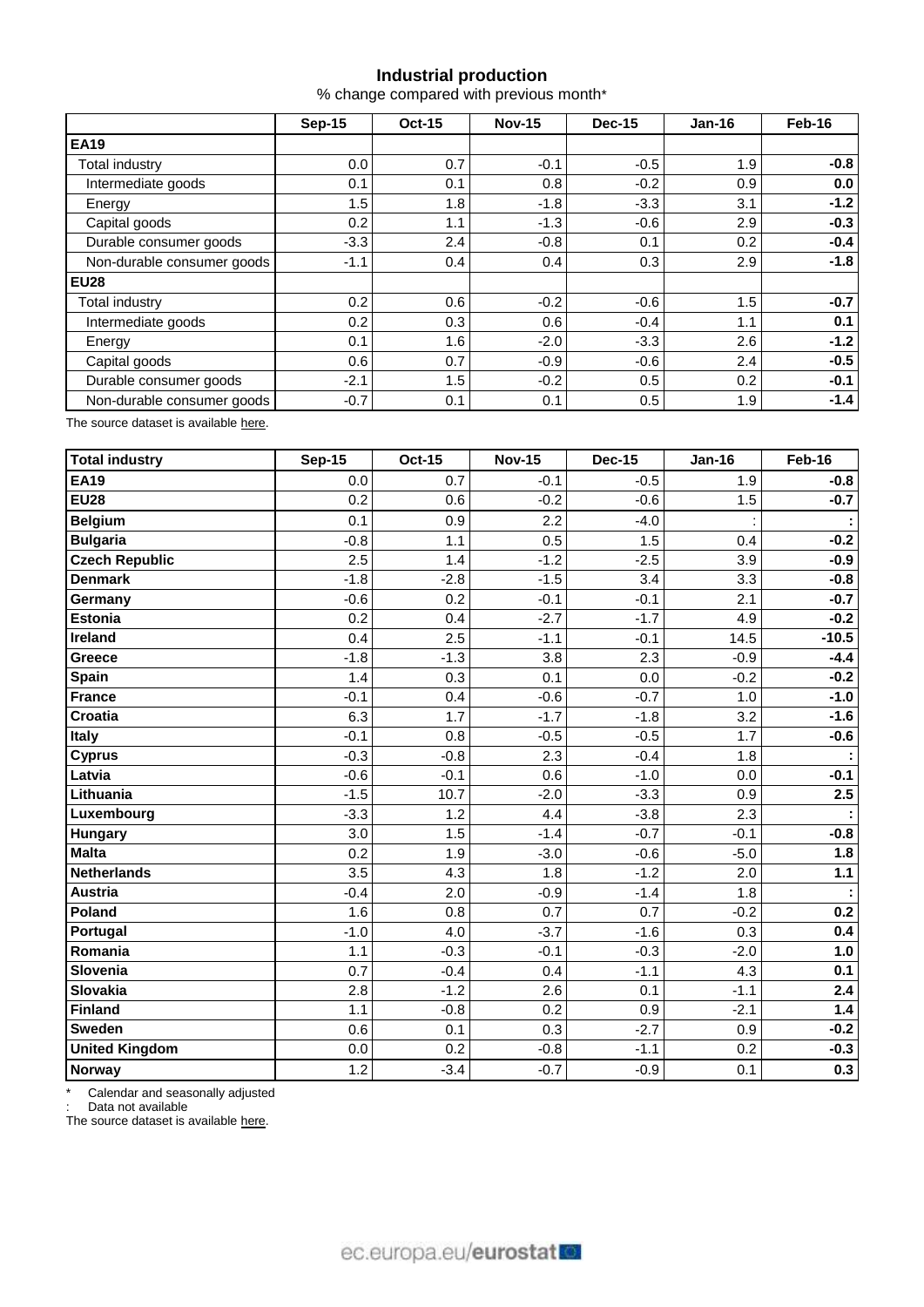## **Industrial production**

% change compared with same month of the previous year\*

|                            | <b>Sep-15</b> | <b>Oct-15</b> | <b>Nov-15</b> | <b>Dec-15</b> | $Jan-16$ | Feb-16 |  |
|----------------------------|---------------|---------------|---------------|---------------|----------|--------|--|
| <b>EA19</b>                |               |               |               |               |          |        |  |
| Total industry             | 1.5           | 2.1           | 1.8           | $-0.1$        | 2.9      | 0.8    |  |
| Intermediate goods         | 1.4           | 1.6           | 2.3           | 0.9           | 2.0      | 1.9    |  |
| Energy                     | $-1.5$        | 0.9           | $-0.3$        | $-6.0$        | $-2.8$   | $-5.2$ |  |
| Capital goods              | 2.3           | 3.6           | 2.0           | $-0.4$        | 4.2      | 3.0    |  |
| Durable consumer goods     | 2.2           | 4.4           | 2.4           | 1.1           | 2.1      | 0.8    |  |
| Non-durable consumer goods | 1.9           | 0.8           | 1.4           | 2.6           | 7.0      | 0.7    |  |
| <b>EU28</b>                |               |               |               |               |          |        |  |
| Total industry             | 1.9           | 2.5           | 2.0           | 0.2           | 2.7      | 0.8    |  |
| Intermediate goods         | 1.3           | 1.8           | 2.1           | 0.6           | 1.7      | 1.6    |  |
| Energy                     | $-0.1$        | 1.7           | 0.4           | $-4.7$        | $-1.8$   | $-3.6$ |  |
| Capital goods              | 3.0           | 3.9           | 2.6           | 0.1           | 4.3      | 2.7    |  |
| Durable consumer goods     | 2.0           | 3.4           | 1.9           | 1.0           | 2.3      | 1.6    |  |
| Non-durable consumer goods | 1.7           | 0.9           | 1.0           | 2.3           | 5.2      | 0.5    |  |

The source dataset is available [here.](http://appsso.eurostat.ec.europa.eu/nui/show.do?query=BOOKMARK_DS-069601_QID_1E707F69_UID_-3F171EB0&layout=TIME,C,X,0;GEO,L,Y,0;NACE_R2,L,Y,1;INDIC_BT,L,Z,0;S_ADJ,L,Z,1;UNIT,L,Z,2;INDICATORS,C,Z,3;&zSelection=DS-069601INDIC_BT,PROD;DS-069601UNIT,PCH_SM;DS-069601INDICATORS,OBS_FLAG;DS-069601S_ADJ,WDA;&rankName1=UNIT_1_2_-1_2&rankName2=INDIC-BT_1_2_-1_2&rankName3=INDICATORS_1_2_-1_2&rankName4=S-ADJ_1_2_-1_2&rankName5=TIME_1_0_0_0&rankName6=GEO_1_0_0_1&rankName7=NACE-R2_1_0_1_1&sortR=ASC_-1_FIRST&sortC=ASC_-1_FIRST&rStp=&cStp=&rDCh=&cDCh=&rDM=true&cDM=true&footnes=false&empty=false&wai=false&time_mode=ROLLING&time_most_recent=true&lang=EN&cfo=%23%23%23%2C%23%23%23.%23%23%23)

| Total industry        | <b>Sep-15</b> | <b>Oct-15</b> | <b>Nov-15</b> | <b>Dec-15</b> | <b>Jan-16</b> | Feb-16 |
|-----------------------|---------------|---------------|---------------|---------------|---------------|--------|
| <b>EA19</b>           | 1.5           | 2.1           | 1.8           | $-0.1$        | 2.9           | 0.8    |
| <b>EU28</b>           | 1.9           | 2.5           | 2.0           | 0.2           | 2.7           | 0.8    |
| Belgium               | $-1.1$        | 1.4           | 2.6           | $-0.8$        |               |        |
| <b>Bulgaria</b>       | 0.9           | 1.2           | 2.2           | 3.5           | 2.2           | 2.1    |
| <b>Czech Republic</b> | 3.5           | 6.4           | 3.2           | $-1.7$        | 3.8           | $1.4$  |
| <b>Denmark</b>        | 1.9           | $-1.6$        | $-3.2$        | $-0.9$        | 5.0           | 3.7    |
| Germany               | 0.5           | 0.4           | 0.2           | $-1.2$        | 1.9           | 0.9    |
| <b>Estonia</b>        | $-3.6$        | $-2.3$        | $-6.4$        | $-8.3$        | $-0.2$        | $-1.6$ |
| Ireland               | 18.6          | 13.8          | 12.7          | 22.5          | 43.1          | $-2.5$ |
| Greece                | 2.6           | $-2.1$        | 2.0           | 6.4           | 4.8           | $-3.0$ |
| <b>Spain</b>          | 4.2           | 4.9           | 4.9           | 4.4           | 3.5           | 2.2    |
| <b>France</b>         | 1.8           | 3.3           | 3.7           | $-0.8$        | 1.6           | 0.6    |
| <b>Croatia</b>        | 5.5           | 6.7           | 3.6           | 0.6           | 9.3           | 4.4    |
| <b>Italy</b>          | 1.6           | 3.1           | 1.3           | $-0.9$        | 3.8           | 1.2    |
| <b>Cyprus</b>         | 5.7           | 3.5           | 8.8           | 6.9           | 9.8           |        |
| Latvia                | 2.0           | 1.9           | 4.5           | 2.6           | 4.6           | 3.8    |
| Lithuania             | $-0.1$        | 6.7           | 5.7           | 3.5           | 9.2           | 6.3    |
| Luxembourg            | $-0.9$        | 2.0           | 6.3           | $-0.8$        | 5.6           |        |
| <b>Hungary</b>        | 7.9           | 12.7          | 7.1           | 6.9           | 2.2           | 1.9    |
| <b>Malta</b>          | 5.0           | 6.7           | 2.9           | 5.6           | $-8.6$        | $-4.6$ |
| <b>Netherlands</b>    | $-5.8$        | $-2.0$        | $-2.7$        | $-6.9$        | $-4.0$        | $-2.8$ |
| <b>Austria</b>        | 1.4           | 4.1           | 3.8           | $-1.3$        | 1.4           |        |
| Poland                | 4.1           | 4.8           | 5.5           | 4.4           | 3.6           | 3.0    |
| Portugal              | 3.7           | 4.7           | 0.9           | 0.7           | $-0.2$        | $1.2$  |
| Romania               | 3.9           | 2.5           | 2.5           | 1.6           | $-1.5$        | $-0.5$ |
| Slovenia              | 6.8           | 3.9           | 4.6           | 2.1           | 6.5           | 6.5    |
| Slovakia              | 7.1           | 1.1           | 8.2           | 5.9           | 1.6           | 7.4    |
| Finland               | 0.8           | $-1.4$        | $-0.4$        | 2.0           | $-2.1$        | $1.4$  |
| <b>Sweden</b>         | 7.5           | 6.6           | 7.5           | 1.6           | 5.0           | 3.5    |
| <b>United Kingdom</b> | 1.0           | 2.2           | 0.5           | $-0.2$        | 0.3           | $-1.4$ |
| Norway                | 2.0           | $-3.0$        | $-1.7$        | $-2.1$        | $-0.3$        | $-1.8$ |

\* Calendar adjusted

: Data not available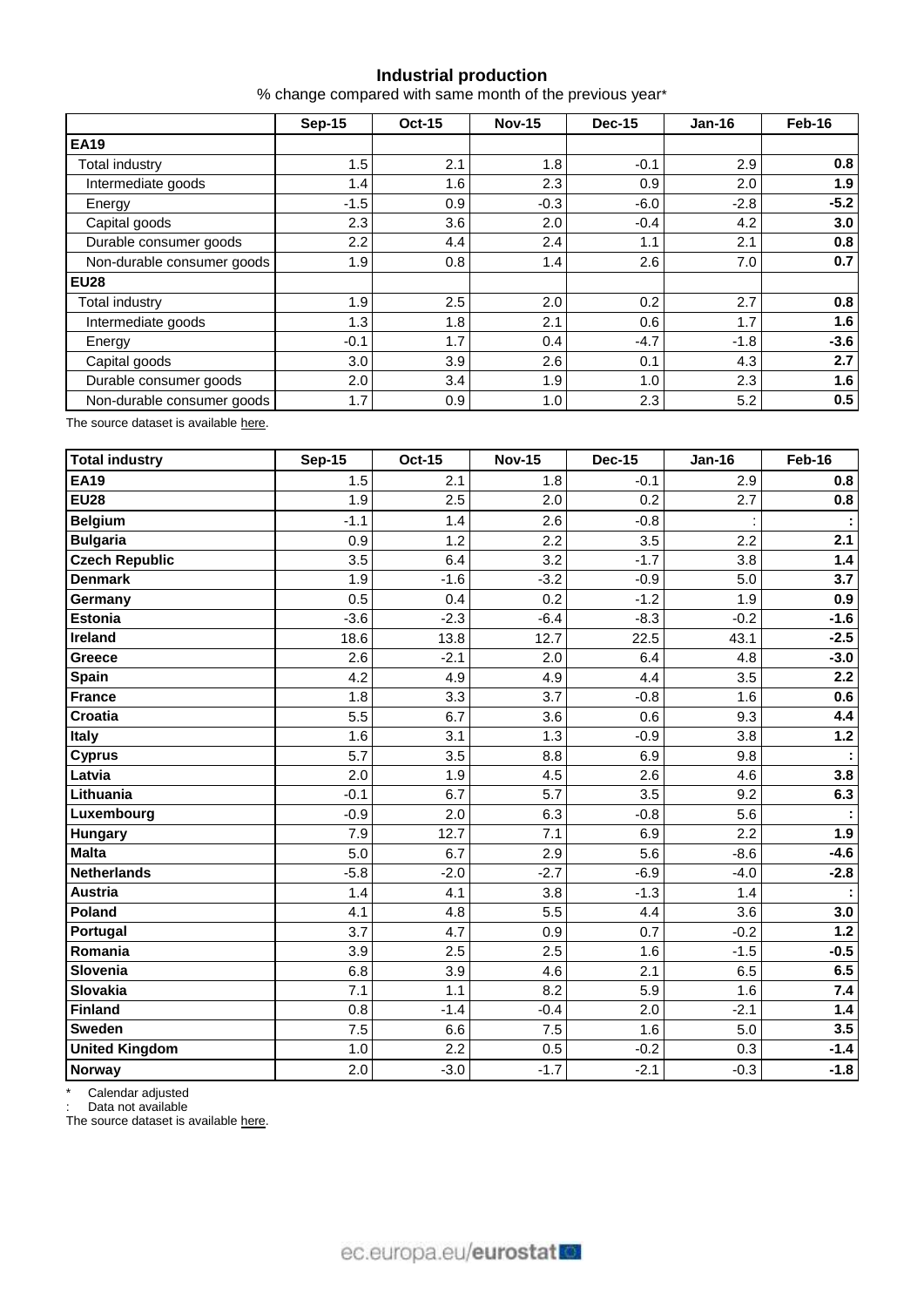# **Production indices for total industry, calendar and seasonally adjusted**

(base year 2010)

|                       | 02/15 | 03/15 | 04/15 | 05/15 | 06/15 | 07/15 | 08/15 | 09/15 | 10/15 | 11/15 | 12/15 | 01/16 | 02/16 |
|-----------------------|-------|-------|-------|-------|-------|-------|-------|-------|-------|-------|-------|-------|-------|
| <b>EA19</b>           | 103.2 | 102.9 | 103.0 | 102.7 | 102.8 | 103.2 | 103.0 | 103.0 | 103.7 | 103.6 | 103.1 | 105.0 | 104.1 |
| <b>EU28</b>           | 103.5 | 103.5 | 103.6 | 103.4 | 103.6 | 103.7 | 103.6 | 103.8 | 104.4 | 104.2 | 103.6 | 105.2 | 104.5 |
| <b>Belgium</b>        | 101.1 | 104.2 | 103.4 | 103.7 | 101.3 | 103.3 | 103.3 | 103.4 | 104.3 | 106.6 | 102.3 |       |       |
| <b>Bulgaria</b>       | 110.0 | 109.1 | 109.5 | 111.0 | 110.6 | 110.1 | 110.1 | 109.2 | 110.4 | 110.9 | 112.5 | 113.0 | 112.8 |
| <b>Czech Republic</b> | 114.8 | 114.6 | 115.4 | 115.0 | 116.1 | 117.7 | 113.0 | 115.8 | 117.5 | 116.0 | 113.1 | 117.5 | 116.4 |
| <b>Denmark</b>        | 102.3 | 106.9 | 105.9 | 103.2 | 108.8 | 103.3 | 106.9 | 105.0 | 102.1 | 100.6 | 104.0 | 107.4 | 106.5 |
| Germany               | 109.0 | 108.5 | 109.4 | 109.5 | 109.0 | 109.9 | 109.1 | 108.4 | 108.6 | 108.5 | 108.4 | 110.7 | 109.9 |
| <b>Estonia</b>        | 131.2 | 130.4 | 131.0 | 129.6 | 128.4 | 127.5 | 128.3 | 128.5 | 129.0 | 125.5 | 123.4 | 129.4 | 129.1 |
| Ireland               | 146.5 | 136.4 | 138.7 | 129.6 | 130.5 | 139.2 | 138.8 | 139.4 | 142.9 | 141.3 | 141.1 | 161.5 | 144.6 |
| Greece                | 90.1  | 90.6  | 88.4  | 83.4  | 83.5  | 86.1  | 89.6  | 87.9  | 86.8  | 90.1  | 92.1  | 91.3  | 87.3  |
| Spain                 | 92.8  | 93.5  | 93.7  | 93.9  | 94.5  | 95.0  | 93.8  | 95.1  | 95.4  | 95.5  | 95.4  | 95.2  | 95.0  |
| <b>France</b>         | 100.5 | 101.2 | 100.3 | 100.9 | 101.5 | 99.4  | 102.3 | 102.1 | 102.6 | 102.0 | 101.2 | 102.2 | 101.2 |
| Croatia               | 93.8  | 95.8  | 94.1  | 95.9  | 93.8  | 96.0  | 92.1  | 97.9  | 99.6  | 97.9  | 96.1  | 99.2  | 97.6  |
| <b>Italy</b>          | 91.7  | 92.1  | 91.8  | 92.5  | 91.6  | 92.6  | 92.3  | 92.2  | 92.9  | 92.4  | 91.9  | 93.5  | 92.9  |
| <b>Cyprus</b>         | 72.2  | 72.4  | 74.1  | 74.6  | 73.0  | 74.5  | 75.3  | 75.1  | 74.5  | 76.3  | 76.0  | 77.4  |       |
| Latvia                | 112.3 | 124.8 | 123.4 | 120.9 | 118.4 | 119.4 | 118.0 | 117.3 | 117.3 | 118.0 | 116.8 | 116.8 | 116.7 |
| Lithuania             | 118.8 | 114.3 | 118.2 | 120.5 | 121.1 | 121.9 | 117.7 | 115.9 | 128.3 | 125.7 | 121.6 | 122.7 | 125.8 |
| Luxembourg            | 100.6 | 100.5 | 99.0  | 98.1  | 99.5  | 97.3  | 101.8 | 98.5  | 99.6  | 104.0 | 100.0 | 102.3 |       |
| Hungary               | 118.0 | 120.8 | 120.8 | 120.6 | 121.8 | 121.1 | 118.8 | 122.4 | 124.2 | 122.4 | 121.5 | 121.4 | 120.4 |
| <b>Malta</b>          | 98.9  | 98.8  | 99.5  | 100.7 | 102.4 | 100.8 | 99.4  | 99.5  | 101.4 | 98.4  | 97.8  | 92.9  | 94.6  |
| <b>Netherlands</b>    | 99.3  | 94.9  | 93.7  | 89.0  | 92.7  | 89.7  | 86.7  | 89.7  | 93.6  | 95.3  | 94.2  | 96.1  | 97.2  |
| Austria               | 111.2 | 109.9 | 109.7 | 109.6 | 110.6 | 112.2 | 110.5 | 110.1 | 112.3 | 111.3 | 109.7 | 111.7 |       |
| Poland                | 118.9 | 120.0 | 117.6 | 118.7 | 119.2 | 119.4 | 117.9 | 119.8 | 120.8 | 121.6 | 122.5 | 122.2 | 122.5 |
| Portugal              | 94.4  | 94.9  | 97.2  | 98.7  | 97.1  | 99.1  | 97.1  | 96.1  | 99.9  | 96.2  | 94.7  | 95.0  | 95.4  |
| Romania               | 131.0 | 131.2 | 131.0 | 130.9 | 131.9 | 132.2 | 131.6 | 133.1 | 132.7 | 132.6 | 132.2 | 129.5 | 130.8 |
| Slovenia              | 104.7 | 105.7 | 105.5 | 106.8 | 106.2 | 107.1 | 106.9 | 107.7 | 107.3 | 107.7 | 106.5 | 111.1 | 111.2 |
| Slovakia              | 134.2 | 138.1 | 135.6 | 132.3 | 137.0 | 139.3 | 134.8 | 138.6 | 137.0 | 140.5 | 140.7 | 139.2 | 142.6 |
| Finland               | 92.4  | 93.1  | 93.3  | 93.1  | 94.3  | 94.0  | 93.2  | 94.2  | 93.4  | 93.6  | 94.4  | 92.4  | 93.7  |
| <b>Sweden</b>         | 94.4  | 95.0  | 98.0  | 97.3  | 97.8  | 95.3  | 98.7  | 99.3  | 99.4  | 99.7  | 97.0  | 97.9  | 97.7  |
| <b>United Kingdom</b> | 97.5  | 98.1  | 98.2  | 98.4  | 98.3  | 97.9  | 98.7  | 98.8  | 99.0  | 98.2  | 97.1  | 97.3  | 97.0  |
| <b>Norway</b>         | 97.7  | 99.1  | 93.4  | 96.0  | 99.2  | 98.7  | 99.4  | 100.6 | 97.2  | 96.5  | 95.6  | 95.7  | 96.0  |

: Data not available